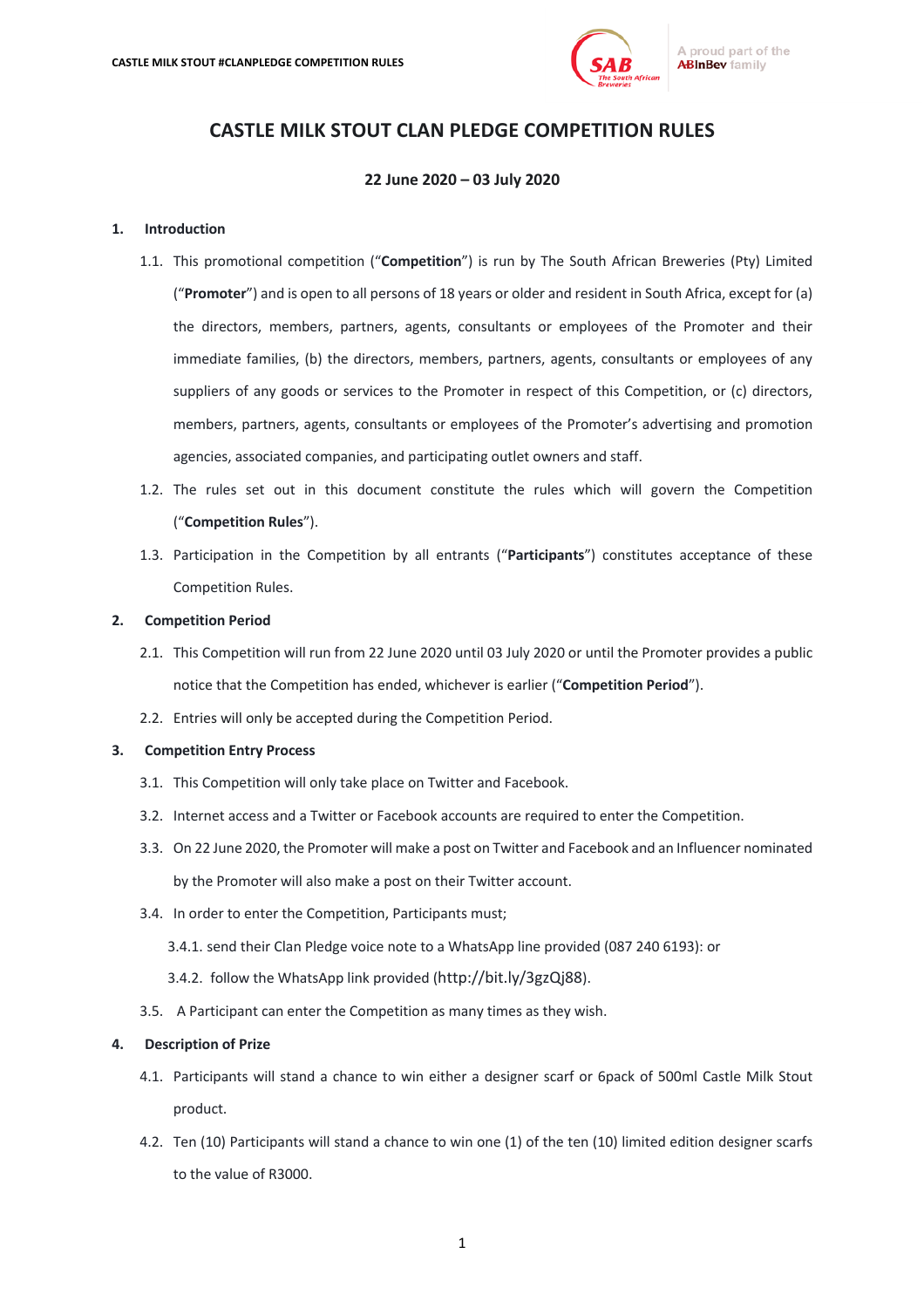

- 4.3. Forty (40) Participants will stand a chance to win Castle Milk Stout 6 pack of 500ml product.
- 4.4. Only one prize will be awarded to a single winner.
- 4.5. No Prize, in whole or in part, can be transferred to any other person or exchanged for an alternate prize. The winner may not substitute him/herself with any other person.
- 4.6. The Promoter will contact the winner to make arrangements for the winner to receive his/her Prize.

#### **5. Winner Selection and Notification**

- 5.1. The winner will be selected by a random draw process. The draw will take place on or before 03 July 2020 and will consist of all valid entries received during the Competition Period.
- 5.2. The winner will be notified by the Promoter via direct message on the relevant social media platform on 06 July 2020, or as soon thereafter as possible. If the Promoter is unable to contact the winner within two days. He/she will be disqualified and a substitute winner may at the discretion of the Promoter be selected, using the same winner selection process. All prizes will be delivered to winner subject to South African Government's Lockdown Regulations and directives under the Disaster Management Act 57 of 2002

#### **6. Winner Verification**

- 6.1. The Prize will only be awarded after successful verification of the winner. Failing successful verification of any winner, a substitute winner may be selected at the discretion of the Promoter.
- 6.2. The winner must be over the age of 18 years old. Verification of age may be required prior to the awarding of any Prize.
- 6.3. The Promoter reserves the right to carry out audits in respect of any winner to verify their eligibility and/or the validity of the winner's entry. The Promoter may disqualify any winner if any fraud or cheating or related activity is suspected, including without limitation, through the manipulation of entry or otherwise falsifying data. All entries, participants or travel partners determined by the Promoter or their agents to be invalid or ineligible will forfeit all rights to any Prize and will not be compensated in any way.
- 6.4. Subject to the provisions of this clause 6.1 and 5.3, the Promoter will arrange for the winner to receive the Prize on or before 6 July 2020.

## **7. Prize Forfeiture**

- 7.1. The winner must communicate his/her full details to the Promoter or its agent as requested by the Promoter or its agent. Failure to do so may result in forfeiture of the Prize.
- 7.2. If a winner is unable to attend, receive or utilise (as applicable) the Prize then the entire Prize shall be forfeited. There will be no compensation, in any form, including, but not limited to monetary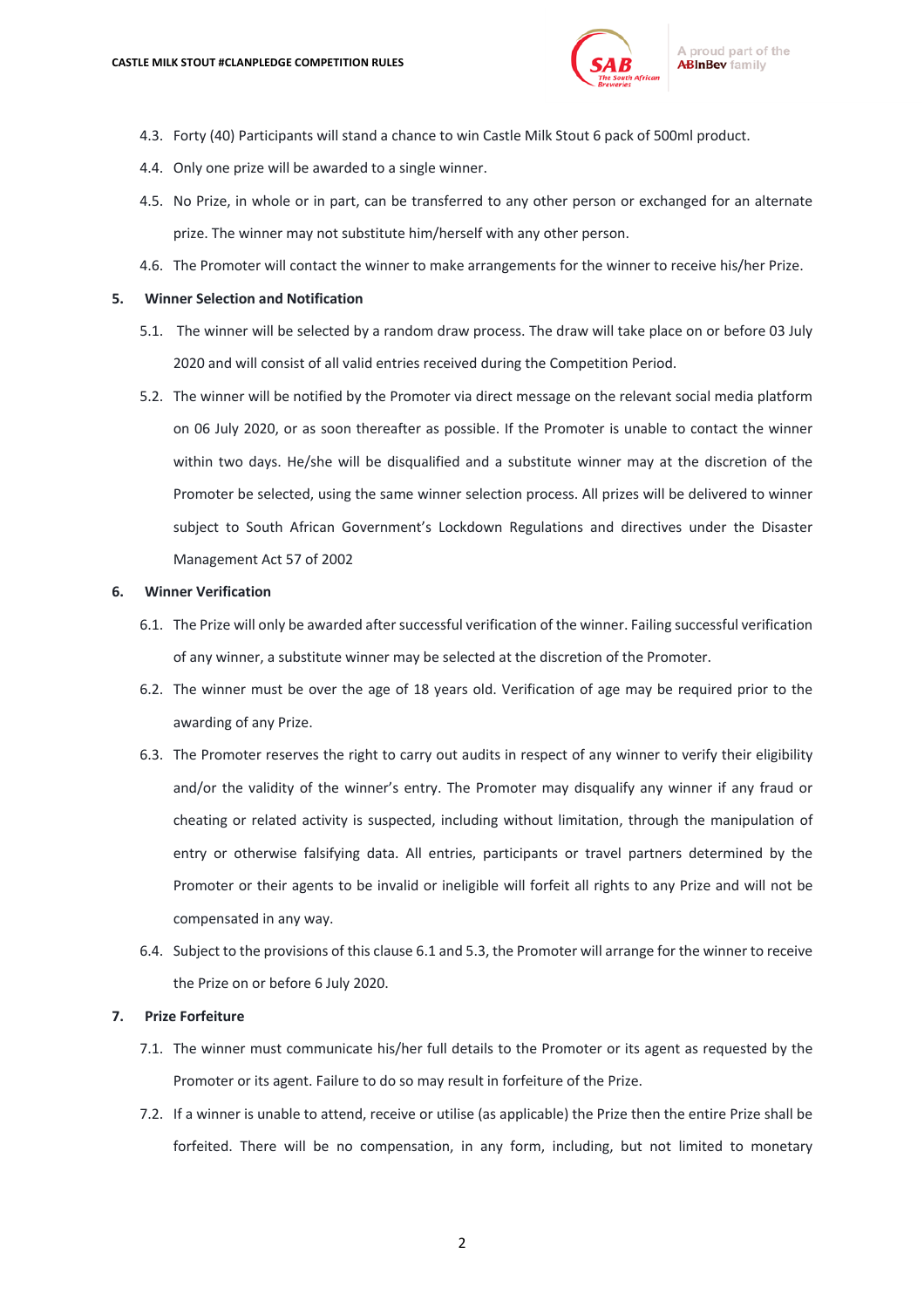

compensation and/or rescheduling, to any party, irrespective of the reason/s for the inability of that winner to attend, receive or utilise (as applicable) the Prize.

7.3. Time permitting and subject to the Promoter's approval, where a Prize is forfeited a substitute winner may be chosen in the same manner as the original winner was chosen.

#### **8. General**

- 8.1. In the event of a dispute, the Promoter's decision is final and binding and no correspondence will be entered into.
- 8.2. The timelines stated by the Promoter or its agent must be adhered to. Failing adherence to any timeline, at any stage, may result in disqualification and forfeiture of the Prize in its entirety with no compensation to any party by the Promoter.
- 8.3. The Promoter will not share any personal information with any third party except where such disclosure is necessary to enable the Promoter to provide, deliver or in any other way give effect to these Competition Rules and/or the Prize, where such disclosure is permitted by law and/or where consent to the Promoter sharing personal information is obtained from the winner. The Promoter will comply with the relevant data protection legislation, including the Protection of Personal Information Act 14 of 2013.
- 8.4. As a Participant in the Competition, by entering the Competition, you:
- 8.5. Irrevocably and unequivocally, agree to grant the Promoter or its agents, in terms of Section 51 of the Electronics Communications Transaction Act 25 of 2002, permission to use your appearance, any wording, photographs, video footage, broadcast/voice note and/or telecast footage in which you appear in your Competition entry image(s) / voice note(s)/message(s)/ wording. This is regardless of the extent of use of the aforesaid by the Promotor, the number of times the image(s) / voice note(s)/message(s)/ wording is viewed or broadcast, throughout the world, in perpetuity in any and all manner and media, whether now known or hereafter developed or discovered;
	- 8.5.1. agree and consent to your Competition entry image image(s) / voice note(s)/message(s)/wording being edited in the Promotor's sole and absolute discretion;
	- 8.5.2. consent to the use of your name, likeness, image, voice, photographs, wording and biographical material about you in connection with the Competition publicity and for related institutional promotional purposes by the Promoter;
	- 8.5.3. expressly release the Promoter, its agents, employees, licensees and assigns from and against any and all claims which you have or may have for invasion of privacy, defamation or any other cause of action arising out of the Competition and the distribution, broadcast or exhibition of your Competition entry image(s)/ voice note(s)/message(s)/wording;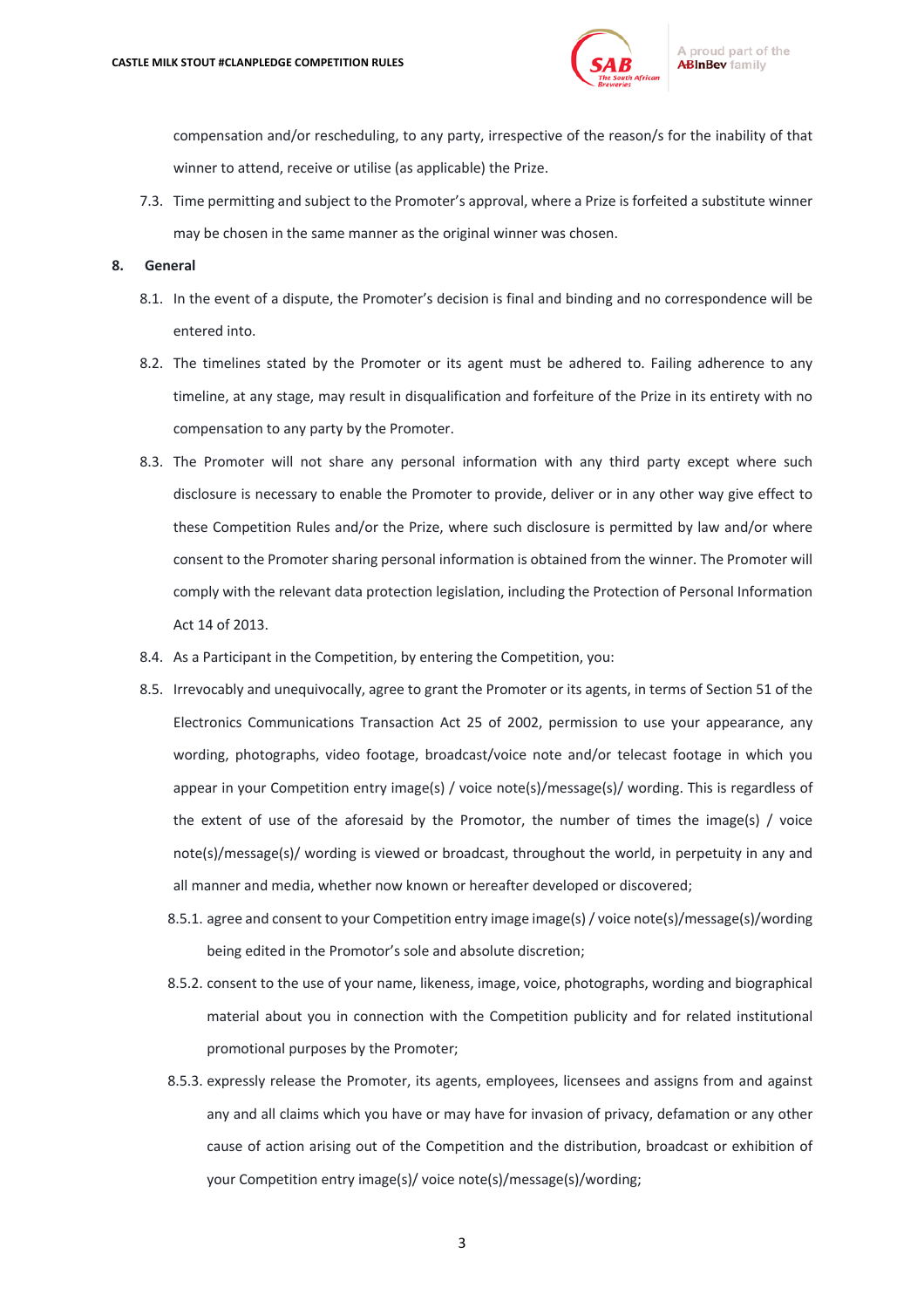

- 8.5.4. agree that you shall have no claim for payment of any remuneration of any nature whatsoever based on the use and distribution of your Competition entry image / voice note/message/wording and waive any and all rights you may have now or in the future thereto; and
- 8.5.5. hereby waive any right to inspect and/or approve the finished Competition entry image(s) / voice note(s)/message(s)/ wording product or products or the editorial, advertising or printed copy or soundtrack that may be used in connection therewith by the Promoter and any right that you may have to control the use to which said product, products, copy and/or soundtrack may be applied.
- 8.6. The Promoter may make media announcements or publish the names and/or photographs of the winner without remuneration being made payable to the winner, provided that any such person may expressly elect to decline this by written communication to the Promoter.
- 8.7. Should the Prize not be available despite the Promoter's reasonable endeavours to procure the Prize, the Promoter reserves the right to substitute the Prize with another of equal value as determined in the Promoter's sole discretion and subject to availability. No person will be compensated in any way in this instance by the Promoter.
- 8.8. The Promoter will not be responsible for any costs, expenses or other liabilities incurred by the winner which are not expressly contemplated as part of the Prize.
- 8.9. These Competition Rules may be amended by the Promoter on public notice at any time during the Competition Period or thereafter. These Competition Rules will be interpreted by the Promoter only.
- 8.10. The Promoter reserves the right to alter, amend or cancel this Competition in whole or in part, including in the event that the Lockdown Regulations are extended. Any alterations, amendments or cancelations will be interpreted by the Promoter only. In the event of an alteration, amendment and/or cancellation the Promoter will not compensate any individual for any reason whatsoever.
- **8.11.All Participants and the winner indemnify and hold harmless the Promoter, their respective associated companies (directors, officers and employees) and agents, against any and all claims for any loss or damages, whether direct, indirect, consequential or otherwise, arising from any cause whatsoever connected to or arising out of their participation in any way in this Competition or their receipt, participation, ownership and/or use of the Prize. This indemnity is not intended to exclude any liability for any person which cannot be excluded under the Consumer Protection Act 68 of 2008.**
- 8.12. The winner of this Competition is excluded from winning any further promotional competitions run by the Promoter for a 24-month period after winning.